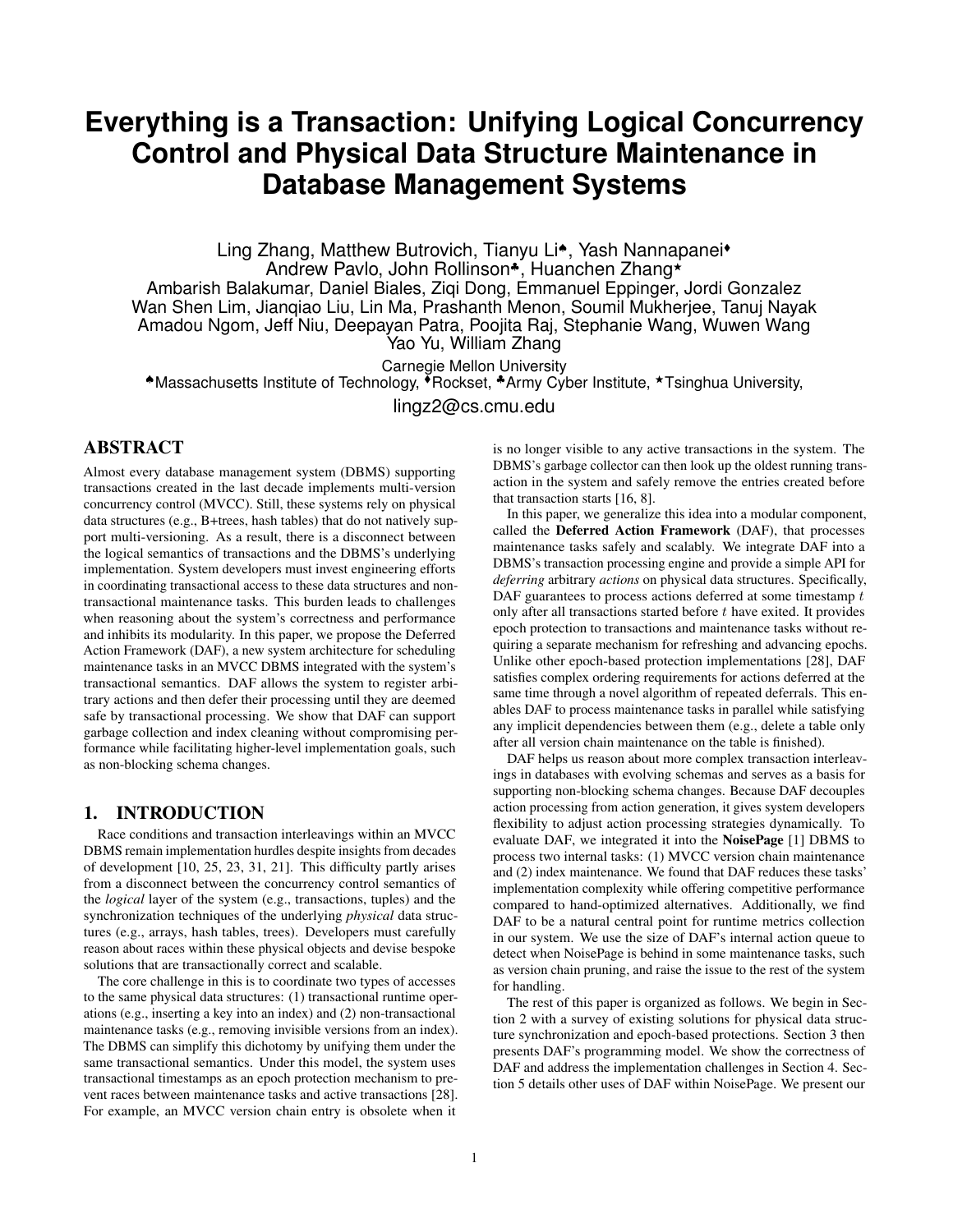experimental evaluation of DAF in [Section 6](#page-5-0) and conclude with a summary of related and future works in [Sections 7](#page-6-0) and [8.](#page-6-1)

## <span id="page-1-0"></span>2. BACKGROUND

The crux of MVCC is that a writer to a tuple creates a new "version" instead of taking a lock and performing in-place updates [\[7\]](#page-7-4). Under this scheme, readers can access older versions without being blocked by writers. Such scalability benefits come at the cost of additional storage overhead and implementation complexity that systems need to address. For example, systems need to store and differentiate multiple versions, maintain them until no transaction can access them, and discard them to free up storage space afterward. In this section, we provide an overview of these challenges and a brief survey of existing solutions. We also describe NoisePage's MVCC implementation to help ground the discussion about integrating DAF into a DBMS.

## 2.1 The NoisePage System

NoisePage is a relational HTAP DBMS developed at Carnegie Mellon University [\[1\]](#page-7-3). The DBMS stores all tuples in a PAX-style inmemory columnar format based on Apache Arrow [\[19\]](#page-7-5). NoisePage uses HyPer-style optimistic concurrency control with MVCC [\[21,](#page-8-3) [31\]](#page-8-2), and all transactions execute under snapshot isolation. Under this scheme, each transaction in the system obtains two unique timestamps —  $t_{start}$  and  $t_{end}$ . On a high-level, transactions write entries at  $t_{end}$  and read entries at  $t_{start}$ . Transactions only read values that are committed before they start and abort when encountering write-write conflicts.

We implement the concurrency control scheme newest-to-oldest version chains of delta entries. Each version chain entry contains  $t_{end}$  of the writer. Uncommitted transactions write negative  $t_{end}$  to signal that its writes are not yet visible and update their delta records with the correct  $t_{end}$  only after they commit. When updating, a transaction first copies the before-image of updated tuple attributes to a new version chain entry, atomically installs it onto the version chain, and then proceeds to modify the tuple in-place. For updates to indexed attributes, NoisePage models them as a delete followed by an insert. Even though NoisePage implements a well-studied concurrency control scheme, it comes with much complexity due to concurrent versions' presence in all layers of the system. Consequently, like other systems of this type, NoisePage requires an involved garbage collection scheme and other maintenance to function properly, which we will discuss next.

#### 2.2 Data Structure Maintenance in MVCC

Multi-versioning permeates an MVCC DBMS's internal data structures. For example, DBMS indexes must handle multiple references pointing to the same logical tuple when its physical versions differ in indexed attributes [\[31\]](#page-8-2). The system needs to accommodate multiple versions of the schema co-existing to support non-blocking schema changes [\[20\]](#page-8-5), which leads to multiple entries in the system's query plan cache for the same operation. Additionally, data structure maintenance happens concurrently with user transactions and must coordinate their access for memory safety and semantic correctness. Such coordination must be scalable not to affect user transaction performance.

One might attempt to yield the most efficient schedule for maintenance tasks by explicit dependency tracking, perhaps using a dependency graph like TensorFlow [\[2\]](#page-7-6). However, unlike Tensor-Flow tasks, which have pre-defined static dependencies, DBMS dependencies dynamically evolve as users issue new transactions, making this unrealistic in a performance-critical setting. Systems resort to coarse-grained epoch-based protection instead [\[28,](#page-8-4) [9,](#page-7-7) [13\]](#page-7-8), which prevents the maintenance tasks from accessing memory still accessible by running transactions. Under this scheme, transactions protect against concurrent maintenance tasks with a monotonically increasing global counter or epoch and an epoch table of all running transactions. Worker threads initiate the protection by registering their thread-local epochs in the global epoch table. They then deregister after they no longer require protection. The epoch steadily advances, so eventually, an epoch has no registered transactions in the epoch table and becomes unprotected. The system can safely process the maintenance tasks associated with that epoch without interfering with running transactions. To our knowledge, all of these systems implement epoch protection as a stand-alone component that does not integrate into the transactional semantics of MVCC, and developers must maintain the epoch counter explicitly during query processing.

# <span id="page-1-1"></span>3. FRAMEWORK OVERVIEW

This section presents an overview of DAF, its logical model, and its programming interface. Central to DAF is the concept of *actions*, which are internal operations that DBMS performs on physical data structures, such as pruning a version chain, compacting a storage block, or removing a key from an index. The system executes actions in response to user requests, but the execution must be deferred until safety requirements are met. For example, when a query updates a tuple, the system can remove the older version only after that version is no longer visible to any current or future transactions in the system.

The DAF API exposes a single function to the rest of the system:  $defer (action)$ . This function takes in an action as a lambda function that captures required references, then tags the action with the current timestamp. DAF guarantees to invoke the given action only after there are no transactions in the system with a start timestamp *smaller* than the tagged timestamp.

## 3.1 System Characteristics

DAF requires the DBMS concurrency control algorithm to satisfy specific properties. In particular, the DBMS must 1) correctly order all transactions by their begin timestamp, 2) track the oldest active transaction by begin timestamp, and 3) provide an "observable" timestamp for each transaction, at which point all concurrent and future transactions are guaranteed to see their logical effects. Although the discussion below is specific to our implementation of DAF in NoisePage, which has a single global counter for timestamps, the framework functions correctly as long as the concurrency control scheme meets the criteria mentioned above.

For threads in our system, the unit of work is a *task*: it will execute a single task to completion before starting another. We will further distinguish between two types of tasks: *worker tasks* that execute individual transactions in the system and *action tasks* that are maintenance routines to clean up and release resources no longer in use.

#### <span id="page-1-2"></span>3.2 Implementation

Our DAF contains a queue that holds actions tagged with an "observable" timestamp. When a worker task, or action, is generated during transaction executions, the worker thread first queries the action's "observable" timestamp from the system's global timestamp counter. Then the worker thread appends the action tagged with this timestamp to the queue. The global timestamp counter increment as the system begins and ends a transaction. The system keeps track of the timestamps of running transactions, and DAF uses these timestamps and timestamp tags to decide whether it should execute an action. DAF effectively uses the oldest running transaction's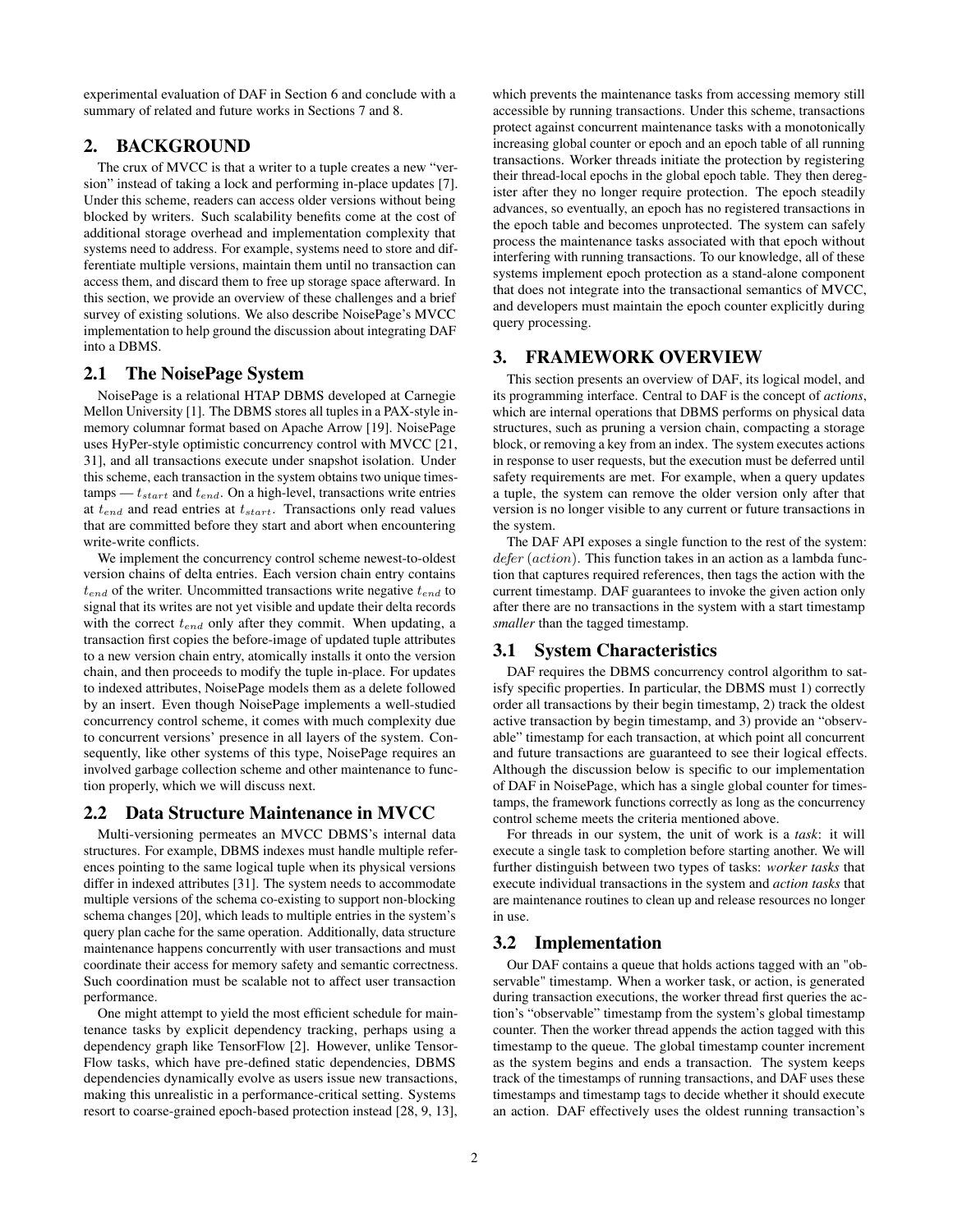<span id="page-2-1"></span>

Figure 1: DAF Overview –DAF integrates with the transaction engine of NoisePage and tags actions with the system timestamp at the time of enqueueing. DAF pops and executes an action if its timestamp is smaller than the oldest running transaction in the system. The shared timestamp between transactions and DAF ensures correct ordering between action processing and transactional access.

start timestamp as an epoch to protect actions that are unsafe to execute without having to maintain a separate data structure. [Figure 1](#page-2-1) presents how DAF interacts with the system's transaction manager and timestamp manager with an example. In the simplest configuration, DAF utilizes a single action queue and a dedicated thread for executing the actions as individual tasks.

As shown in [Figure 1,](#page-2-1) a transaction worker first increments the global timestamp counter in step  $(1)$  to get the current timestamp to tag its deferred actions. When the transaction begins in step  $(2)$ , it increments the global timestamp counter again. The action thread then processes the queue in order. In particular, the thread checks the timestamp tag of the first item in the queue and compares it to the timestamp of the current oldest transaction. If the oldest transaction's timestamp is larger than the tag, or there are no active transactions, then the action thread pops the head and executes the task. Otherwise, the thread is blocked until this condition is satisfied. If the queue is empty, the action thread waits in the background for new actions to process. For example, in step  $(3)$  of [Figure 1,](#page-2-1) actions tagged with t1 in the queue get popped and executed because they have tags smaller than the oldest active transaction's timestamp, t2, in the system. After that, the action thread is blocked because the next item in the queue has a tag (t3) that is larger than t2. The action thread can proceed only when the transaction with timestamp t2 completes, as shown in steps  $(4)$  and  $(5)$  in [Figure 1.](#page-2-1)

#### 3.3 Ordering Actions

Even with actions serialized into a single queue, hidden dependencies between actions caused by MVCC and snapshot isolation make certain actions such as deleting the data structure backing a table problematic. Consider the following execution under snapshot isolation: transaction  $T_1$  drops a table and commits while transaction  $T_2$ actively inserts into the table and commits after  $T_1$ .  $T_1$  generates an action that deallocates the table, and  $T_2$  generates an action to prune the version chain in the same table. If the action from  $T_1$  is inserted before the action from  $T_2$ , DAF will delete the table before pruning the version chain. Therefore, the system will access a memory location that has already been deallocated while executing the action from  $T_2$ . We present a solution for this without modifying DAF through chaining deferrals. Chaining deferral can be demonstrated with DAF API as  $defer (defer (...) defer (action) ...)$ , where multiple "deferring"s wrap over a single action.

Chaining deferrals allows DAF to bootstrap basic guarantees about the ordering of actions within the queue. We now revisit the previous problem with this concept. The action to prune the version chain from  $T_2$  must be processed after deleting the table data structure. DAF needs to ensure that it processes the delete action after completing all other actions on the table for memory safety. Observe that because no new transactions will see the table after  $T_1$  commits at time t, any actions referencing the table after  $t$  in the defer queue can only come from concurrent transactions such as  $T_2$ . We solve this problem with the following chaining of event deferrals:  $T_1$  defers an action. When DAF pops this action from the queue and executes, the action will defer another action: the actual deletion of the table. At the time of the second deferral, all other actions on the table are in the queue. Thus the deletion will be correctly ordered after them, at the tail of the queue. queue. However, in the existence of multiple consumers, chaining a deferral once can not guarantee correct execution ordering. The system can chain deferrals more times to accommodate more complex ordering requirements, as we will show in [Section 4.1.](#page-2-2) In practice, we have not found the need to chain a deferral more than two times.

# <span id="page-2-0"></span>4. OPTIMIZATIONS

The main challenge with general-purpose frameworks like DAF is that they are often less performant than specialized implementations. We now describe optimizations that we developed when integrating DAF into NoisePage that address this issue.

#### <span id="page-2-2"></span>4.1 Multi-Threaded Action Processing

The queue-based implementation discussed in [Section 3.2](#page-1-2) is inherently single-threaded. It is not a scalable design for modern multi-core systems. We found that a single DAF thread fails to keep up with version chain pruning actions in NoisePage for TPC-C using six execution threads.

Concurrently processing actions from the queue with multiple threads weakens the ordering guarantee of DAF, making it generally unsafe without special handling. Specifically, previously introduced mechanisms only ensure the relative ordering of actions in the queue, which corresponds to when to start actions. Unlike single-threaded DAF, where the singular thread cannot start new actions before finishing earlier ones, multiple threads can complete actions out-of-order. Subsequently, the thread that finishes first will start processing later actions before earlier ones have finished. Again consider the version chain pruning example: suppose that one thread is processing an action to remove old versions from a table and then stalls due to a context switch. Then, another thread processes an action to delete that same table in response to a DDL statement. When the first thread awakes, it will complete the action on a table that no longer exists, which leads to memory errors. We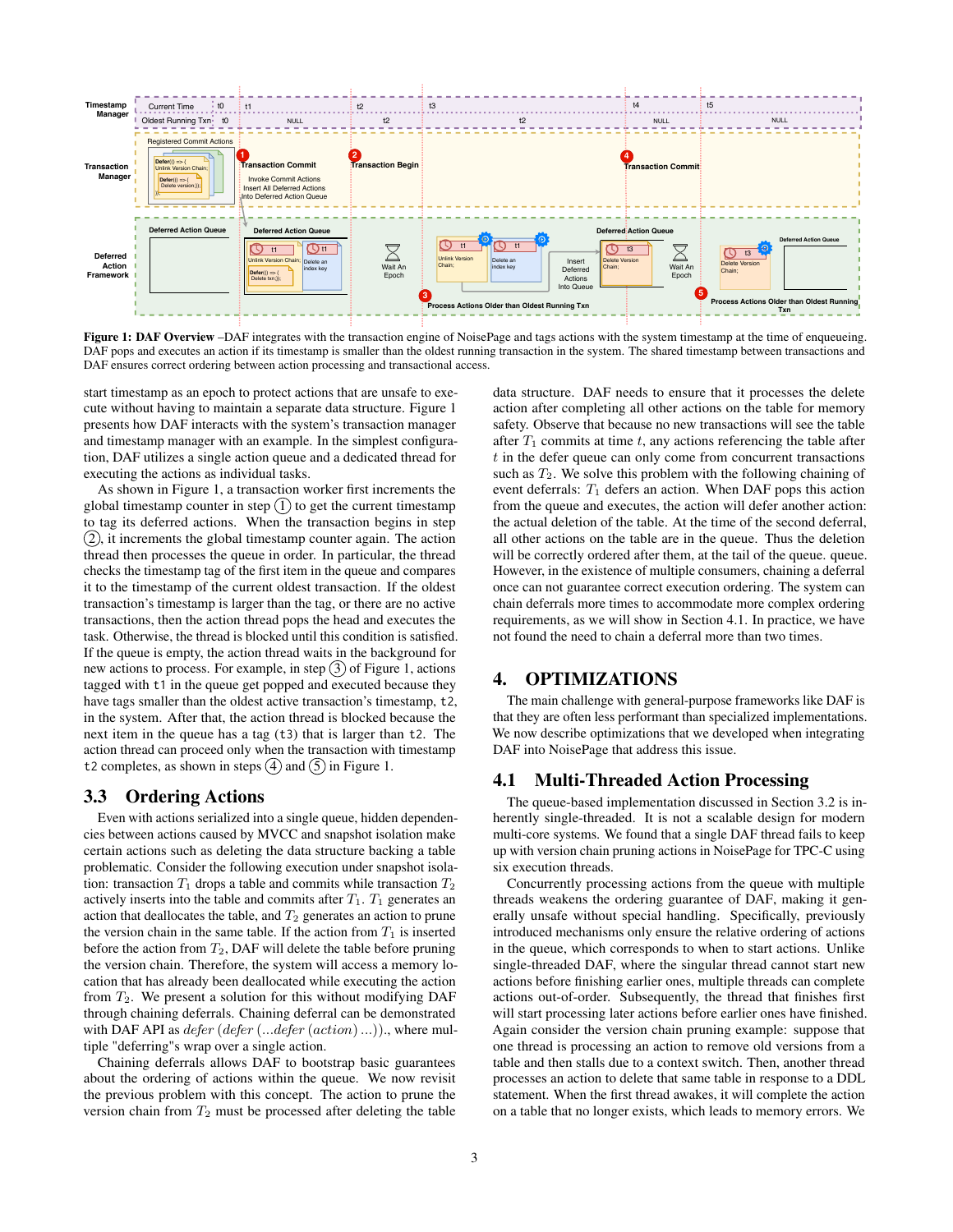<span id="page-3-0"></span>

Figure 2: Triple Deferral –In the presence of multiple consumers to the action queue, chaining a deferral two times (triple deferral) can guarantee that the system executes the action only after executing all singly deferred actions from concurrent transactions. By processing actions inside a transaction, the thread having the oldest running transaction effectively set the global "fence" that marks the processable actions for all consumers.

make two adjustments to DAF to address this problem: running actions in transactions and chaining an additional deferral for actions with implicit dependencies, such as DDL changes.

The first adjustment is to have DAF threads process actions inside transactions. On a high level, this adds the same epoch protection for user transactions to actions, which prevents concurrent DAF threads from advancing too far ahead of each other. Consider a case where there are no active user transactions in the system; by DAF's semantics, all actions are safe to process. This extends to actions generated by a double-deferred action, making it possible for another processing thread to prematurely execute the double-deferred action. If the DAF thread instead starts a transaction periodically, other threads cannot process such generated actions before the transaction is finished. Note here that it is unnecessary to start a transaction for each action, as long as an action is run within the duration of some transaction's protection. In practice, we reuse the same transaction for multiple actions for efficiency.

The second adjustment is adding a third deferral to actions that arise due to schema changes (e.g., the drop table example). As discussed above, DAF guarantees that all pruning actions (single deferral) are started before any concurrent double-deferred actions. Thus, if the system pops an action from the queue and executes it within the same transaction, all singly-deferred actions from concurrent transactions are guaranteed to be either in-progress or completed when the system executes any double-deferred action. That said, this is insufficient, as in-progress actions can be arbitrarily delayed and perform unsafe operations, such as traversing the version chain, after the double-deferred action is processed. Deferring from this point, though, guarantees that all prior actions have been completed. Their associated transactions must have finished for the epoch to have advanced to the deferred execution time.

To provide a more concrete example of how this guarantees correctness, we walkthrough the worst-case ordering of this action in [Figure 2.](#page-3-0) For the sake of simplicity, we assume that the system's worker threads handle both transactions and DAF actions but leave the full discussion of this change to [Section 4.3.](#page-4-1)

- 1. The example starts with the two worker threads executing our concurrent DDL and DML transactions as previously described and an empty DAF queue.
- 2. In the worst-case setting, the DDL transaction commits  $(t3)$ before the DML transaction, which places the deferral chain of the table into the DAF action queue before the action to unlink the delete's undo records from the table. Note that in our implementation, a worker thread can insert an action to the action queue during or after the transaction commits, as long as the insertion happens before the next transaction starts in the same thread. The opening of a transaction at t5 in Worker 1 and transaction at  $t6$  in Worker 2 shows the first important change required for safe, concurrent processing of actions. Without this step, multiple deferrals would have no effect as worker threads could always process the next action when no normal transactions are active. This could result in Worker 1 processing a's entire deferral chain while Worker 2 is executing b. In contrast, by checking out transactions,  $a2$  cannot be started until all concurrent transactions with  $a3$ have been completed.
- 3. Continuing our worst-case scenario, Worker 1 completes a3 and inserts a2 at the back of the queue. Since the current oldest running transaction (Worker 1's DAF transaction) is not greater than the timestamp associate with b1, Worker 1 commits and starts again. Transaction at Worker 2 (t6) commits without being able to process any actions.
- 4. During this window, Worker 1 fully executes  $a2$  while Worker 2 starts b1 stalling on some step of that action. It is essential to observe that at the moment  $a2$  commits, all singly-deferred actions are either complete or running in a separate transaction of the other worker thread. It also highlights that doubledeferrals are not sufficient for DDL safety as a2 would have been the actual table deletion in that case and could have occurred before b1 dereferenced the table for unlinking.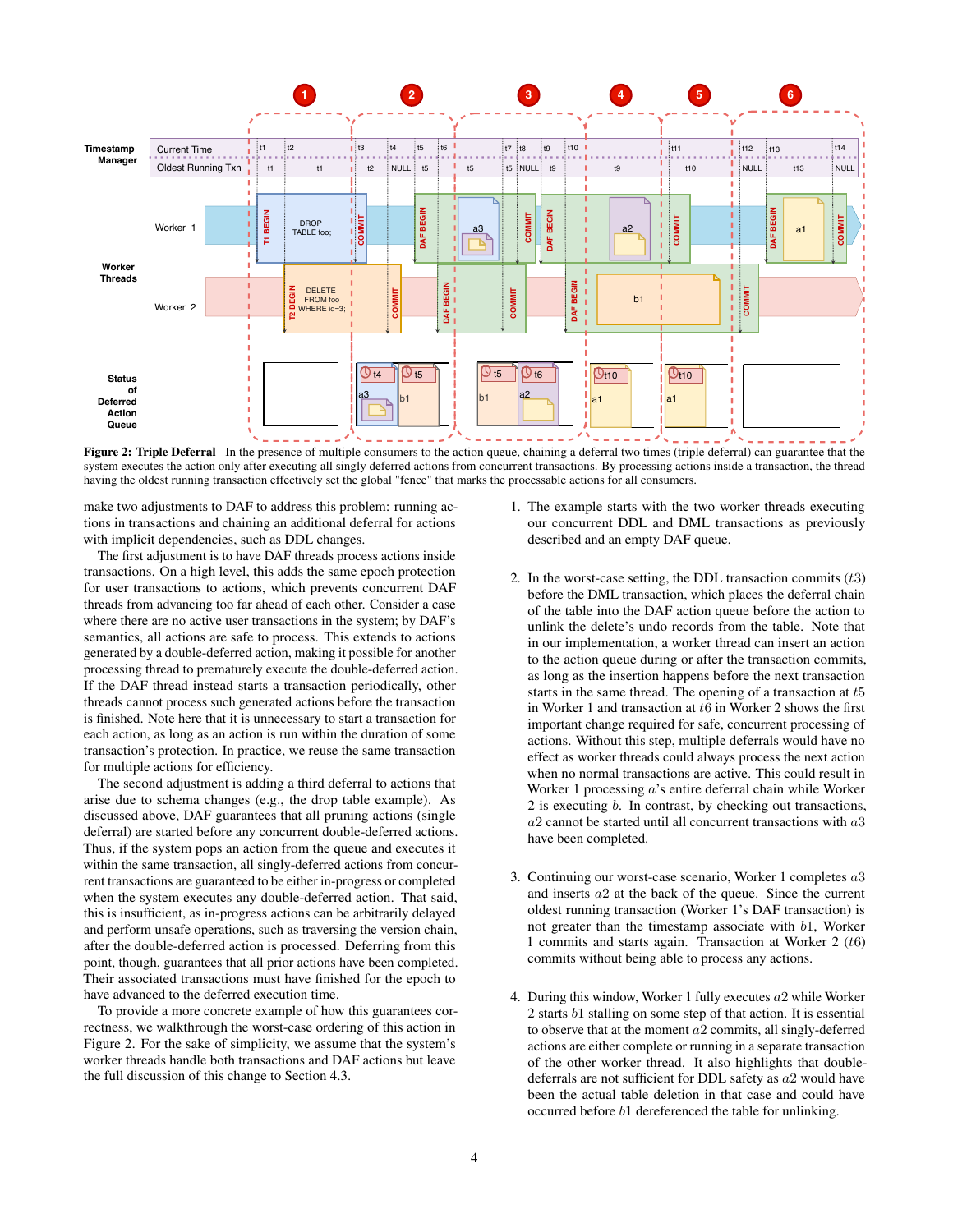- 5. Because the timestamp associated with  $a1$  is  $t10$ , Worker 1 commits and then stalls because even after exiting, the oldest running transaction is only  $t10$ . It is the critical moment where triple-deferrals achieve the required ordering guarantee because NoisePage's epoch system for transactions now also serves as a guard on DAF preventing early execution of deferred actions.
- 6. Once Worker 2 finishes  $b1$ , it is also unable to execute  $a1$ because of the oldest running transaction. Therefore it commits, allowing Worker 1 to resume and execute a1 inside of a transaction – deleting the table only after all singly-deferred references are guaranteed to complete.

For DAF queue with multiple concurrent consumers, executing actions inside transactions with up to triple deferral allows us to associate the length of an action's deferral chain to a specific guarantee in the system:

- Single-Deferral: All concurrent transactions have exited before a singly-deferred action can start.
- Double-Deferral: All singly-deferred actions from concurrent transactions have started.
- Triple-Deferral: All singly-deferred actions from concurrent transactions have been completed.

## 4.2 Timestamp Caching & Batching Actions

Before processing an action, DAF must know the timestamp of the oldest running transaction. Computing this timestamp per action is expensive and can create additional contention on timestamp generation for transactions [\[8\]](#page-7-2), which is undesirable for high-throughput workloads. In such cases, it is desirable to trade-off some accuracy of the minimum timestamp computation for better transactional performance. Caching is one such trade-off. DAF uses two levels of caching for the oldest transaction's timestamp for use across multiple actions.

The first cache is a pre-computed value stored separately from the set of current running transaction timestamps. This pre-computed value is updated whenever removing the current oldest transaction from the running transaction set, and DAF only reads from this pre-computed value. This has significant performance benefits: it removes DAF threads as a source of contention on the current running transaction set and ensures that computation of the oldest running transaction is only ever done once per epoch. It is also worth noting that this cache can easily be modified to allow further tuning by making the policy for when to update the cached value as a runtime parameter.

The second cache is per DAF thread and is simply a local copy of the first-level cache which is only updated when the timestamp for the action at the head of the action queue exceeds its locally cached version. In this situation, the thread refreshes its local cache from the global cache and either tries again if it changed or commits its DAF transaction if it did not.

These caches can only delay the execution of actions in the aggregate, and cannot lead to early execution of an action or an action being removed from the queue outside of a transaction and therefore do not affect the correctness or ordering guarantees from [Section 3.2](#page-1-2) and [Section 4.1.](#page-2-2)

We can further extend this caching concept to include batching actions since adjacent actions tend to share the same timestamp tag. Since multiple threads are concurrently accessing the action queue, they compete for the queue latch each time an action is pushed into or popped out of the action queue. Thus, we can reduce the number of latch operations on the queue by eagerly dequeuing multiple actions inside a single trip through the critical section.

## <span id="page-4-1"></span>4.3 Cooperative Execution

Although multi-threading improves DAF's scalability, the framework is still susceptible to scalability issues at higher thread counts. The number of actions increases proportionally with the number of concurrent worker threads. When DAF fails to keep up with the action generated, actions will accumulate and affect the system's throughput. For example, when actions of cleaning up deleted index keys accumulate, each later transaction sees a larger index and takes more time to traverse the index. Therefore, more dedicated DAF threads are needed in the case of higher worker thread count, especially when DAF operates on a workload that generates many maintenance tasks. However, this way, we add more contention to the action queue on top of the contention introduced when scaling up the number of worker threads. Additionally, the static allocation of dedicated threads cannot react to workload change due to a lack of back-pressure.

To avoid this problem, DAF can employ a *cooperative* execution model where worker threads are also responsible for processing actions [\[8,](#page-7-2) [15,](#page-7-9) [18\]](#page-7-10). This approach provides two benefits: (1) it creates natural back-pressure on worker threads as delta records accumulate, and (2) it improves locality in the memory allocator. The former helps prevent a runaway performance situation where the DBMS's garbage collection mechanism cannot keep up with demand [\[8\]](#page-7-2). By interspersing actions on the same threads as transactions, the DBMS achieves an equilibrium where it does not produce more actions than it can sustainably execute. The other benefit is improved locality for the DBMS's memory allocator. Most state-of-the-art allocators, such jemalloc, use arenas that it maintains on a per-thread basis. When a thread frees memory, the allocator adds that newly freed memory back to the calling thread's local arena [\[6\]](#page-7-11). In this situation, an arena-based allocation scheme is the most efficient when the same threads are both allocating and freeing memory, as they do not access a shared memory pool. Additionally, cooperative execution eliminates the need to schedule and manage dedicated DAF threads separately.

# <span id="page-4-0"></span>5. APPLICATIONS

We next outline the use cases where DAF helped simplify the implementation of NoisePage's components. This discussion is our experience for how other system developers can use DAF to achieve more functionality at lower engineering costs.

#### 5.1 Low-Level Synchronization

We now discuss how we use DAF to ensure the correctness and safety of NoisePage's internal physical data structures in addition to version chains.

Index Cleaning: Most of the data structures used in DBMSs for table indexes do not natively support multi-versioning [\[26\]](#page-8-6). Thus, to use these data structures in an MVCC DBMS, developers either (1) embed version metadata into index keys or (2) maintain version metadata outside of the index. The latter is preferable because the DBMS already does this to identify whether a tuple is visible. With DAF, we can take an existing single-version data structure and integrate it into the DBMS with minimal code to add support for multi-versioning. The high-level idea is to treat any update to an indexed attribute on a tuple as an insert followed by a delete, and then use an action to remove the deleted version when it is no longer visible. The index registers two actions for the updating transaction: a commit action that defers deleting the original key upon commit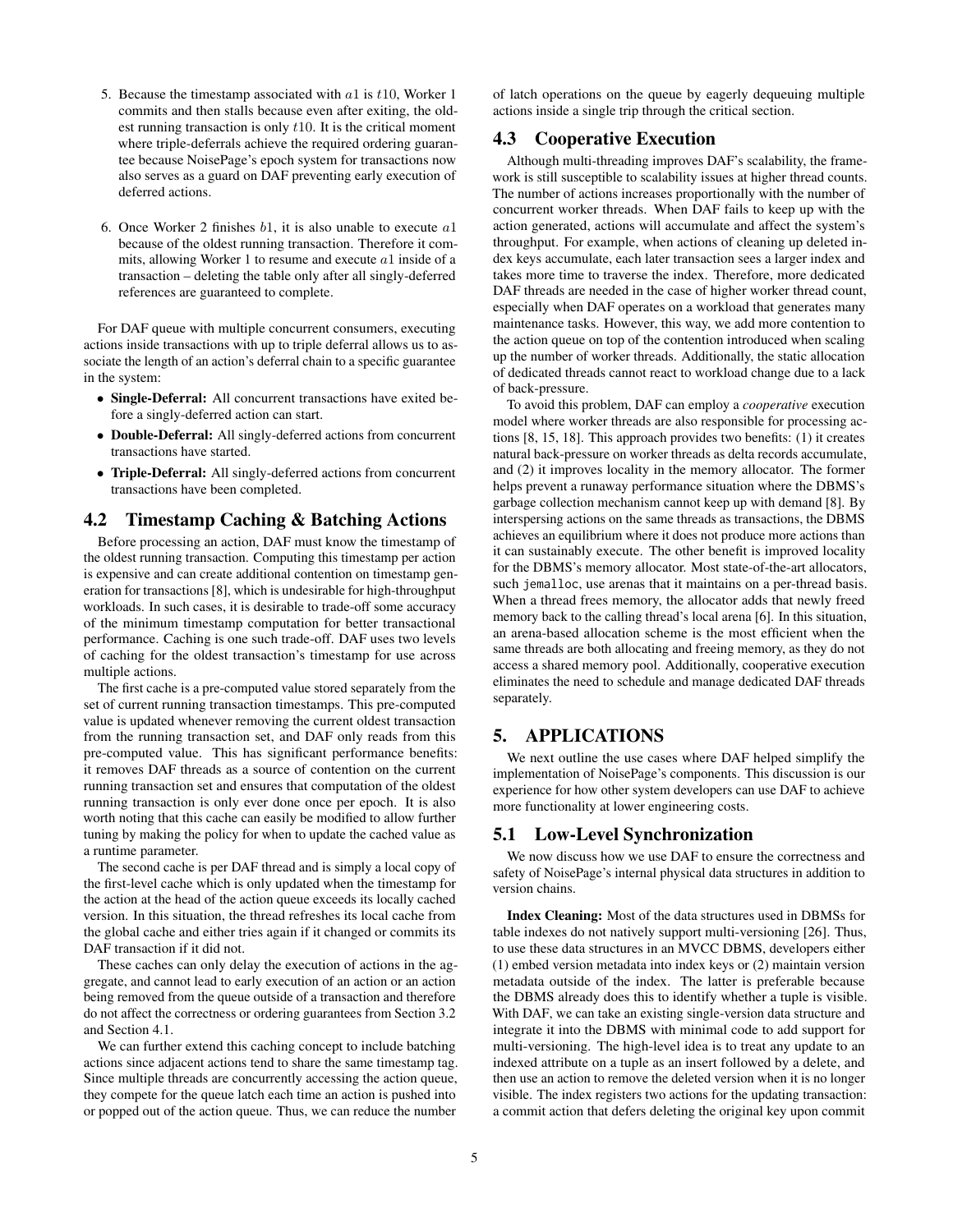and an abort action that would immediately remove the new index key.

Query Cache Invalidation: DBMSs rely on query plan caching for frequently executed queries and prepared statements to reduce redundant work. When an application changes the physical layout of a table (e.g., drop column) or changes the indexes on a table, the DBMS may need to re-plan any cached queries. For example, if a cached query plan accesses an index but then the application drops that index, the DBMS needs to invalidate the plan. When the application invokes the query again, the DBMS generates a new plan for it. Concurrent transactions still access the previous query plan if the schema change is non-blocking. With DAF, the transaction that issued the physical layout change only needs to enqueue an action that defers the old query plan's removal once all the transactions that could access that plan are finished.

Latch-free Block Transformations: Some HTAP DBMSs treat frequently modified (hot) blocks of data and read-mostly (cold) data differently [\[4,](#page-7-12) [3,](#page-7-13) [5\]](#page-7-14). In NoisePage, transactions modify hot data in-place, and concurrent transactions use version deltas to reconstruct earlier versions. For cold data, NoisePage converts data to a more compact and read-efficient representation in-place [\[19\]](#page-7-5). Nonmodifying queries can read data from cold blocks without checking the version chain and materializing the tuple. During normal operations, the DBMS may need to convert a data block between hot and cold formats multiple times due to changes in the application's access pattern. The system must prevent in-place readers and in-place writers from operating on the same block concurrently during this process. DAF enables the DBMS to perform these layout transformations without excessive synchronization (e.g., a block-level latch) between readers and writers. Instead, the DBMS sets a flag inside a block's header to indicate that it is in an intermediate state. It then defers the transformation in an action. Transactions that observe the intermediate flag fallback to materializing tuples when reading, as some threads may still be issuing in-place writes. When the DBMS finally processes the transformation action, all threads have agreed not to modify the block, and thus it safely allows in-place readers.

#### 5.2 Non-Blocking Schema Change

Supporting transactional schema changes are notoriously difficult because they sometimes require the DBMS to rewrite entire tables [\[20,](#page-8-5) [24\]](#page-8-7). In some cases, the schema change is trivial, and thus the DBMS does not need to block other transactions (e.g., rename table, drop column). But there are other changes where the DBMS will block queries until the modification finishes.

With DAF, schema changes become easier to support because the DBMS can layer transactional semantics on top of physical data structure modifications without special casing or coarse-grained locking. In particular, we can extend support to more complicated DDL queries, such as modifying a column's type by creating specialized functions for reading and modifying data in the tables. The DDL transaction can then create and start using new versions of the functions that can translate data stored in the old format to the new schema while concurrent transactions continue to use the existing function. The pending physical change is concealed by the catalog for concurrent transactions and the new functions for future transactions. Migrating old data to the new format can then be a flexible policy decision for the larger DBMS, with the end of the migration triggering another transactional update to the functions in the catalog. DAF's flexibility becomes apparent for successive schema changes that cause data to be stored in three or more formats simultaneously. In this situation, using a non-versioned data structure such as a map or array greatly simplifies the functions

<span id="page-5-1"></span>

Figure 3: TPC-C Performance – Throughput comparisons when varying the number of worker threads using (1) cooperative DAF threads, (2) a single dedicated GC thread, and (3) dedicated action processing threads.

for accessing the data but would generally pose significant difficulties for a transactional implementation. However, with deferred actions, updates to this data structure can easily be delayed to the right moments in time to enable transactional semantics despite the non-versioned implementation underneath.

DAF's flexibility enables more interesting possibilities because it can leverage a DBMS's own MVCC semantics to version other optimizations. For example, the DBMS could load new index implementations or storage engines into its address space at runtime without having to restart. Again, DAF makes this possible because the deallocation mechanisms for these components are decentralized, which means that they are not dependent on hard-coded logic in the DBMS's GC routines.

## <span id="page-5-0"></span>6. PRELIMINARY RESULTS

We now present our evaluation of DAF in NoisePage. Our goal is to demonstrate the transactional performance for our DAF implementation and showcase its support for easy extension and instrumentation. We perform all experiments on Amazon EC2 r5.metal instance: Intel Xeon Platinum 8259CL CPU (24× cores, HT disabled) with 768 GB of memory.

We use transactional GC as our sample use-case for these experiments. We compare our DAF-based implementation against an earlier version of NoisePage with a hand-coded GC similar to [\[21\]](#page-8-3). We use the TPC-C [\[27\]](#page-8-8) workload with one warehouse per worker thread and report the total number of transactions processed. We pre-compute all of the transaction parameters and execute each transaction as a stored procedure. The DBMS runs 200 seconds per trial to ensure the system reaches steady-state throughput, and we record performance measurements using NoisePage's internal metric logging framework.

The graph in [Figure 3](#page-5-1) shows NoisePage's throughput when increasing the number of worker threads. DAF can scale across multiple cores when using (1) cooperative or (2) dedicated thread action processing. The latter outperforms the cooperative configuration below 16 worker threads. Still, we see a drop in performance when the total number of threads in the system (dedicated + worker) saturates the number of physical cores. These results show that the dedicated thread configuration fails to scale when exceeding four worker threads per DAF thread.

To better understand this performance degradation for higher thread counts, we continuously measure the DBMS throughput during the benchmark. [Figure 4](#page-6-2) shows the sustained throughput of two runs with 20 threads on two configurations: (1) cooperative and (2) two dedicated DAF threads. The dedicated thread configuration initially starts with approximately the same throughput as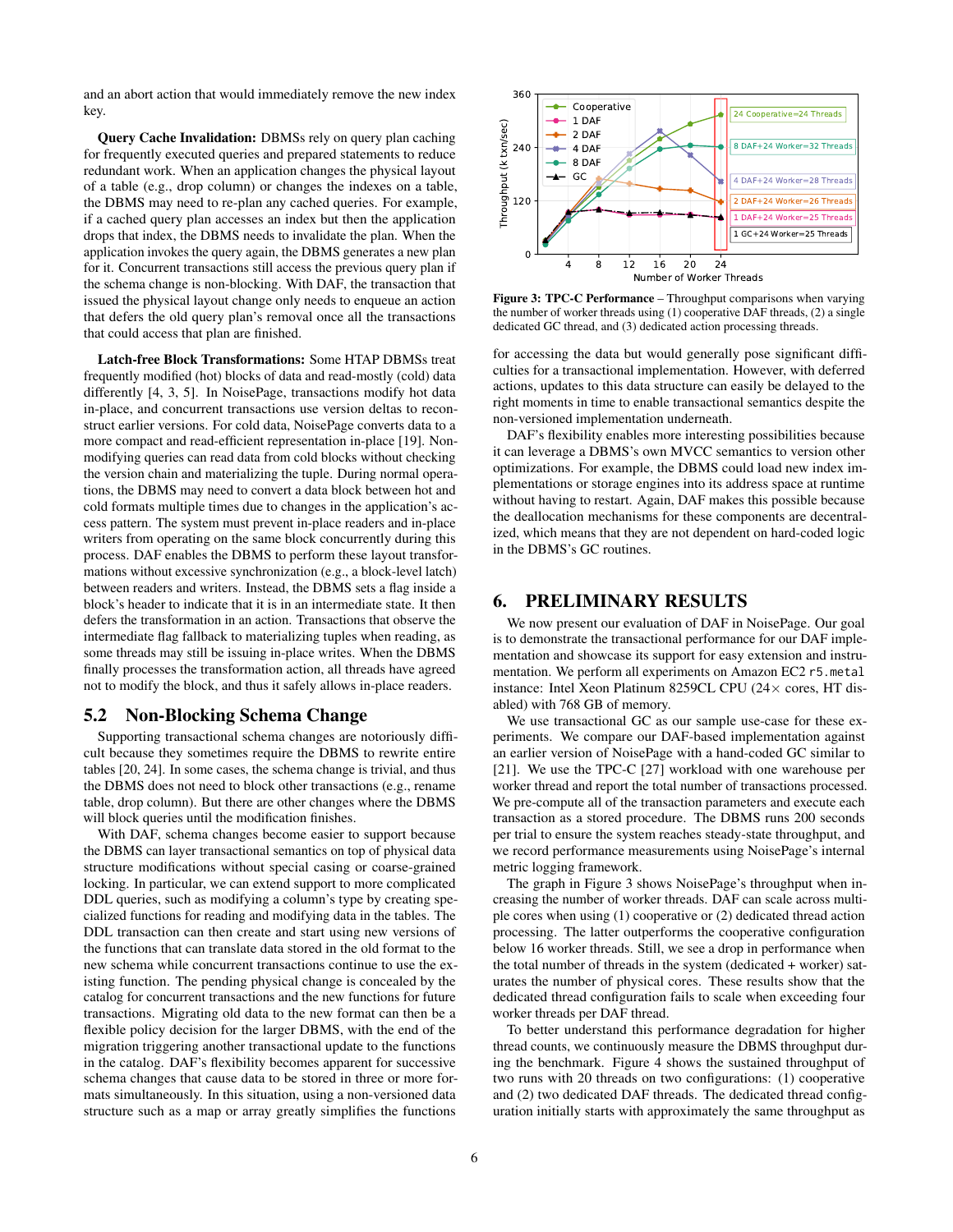<span id="page-6-2"></span>

Figure 4: Cooperative vs. Dedicated DAF Threads (Throughput) – Comparison for NoisePage with a total of 20 threads, using either (1) cooperative action processing or (2) two dedicated action processing threads.

<span id="page-6-3"></span>

Figure 5: Cooperative vs. Dedicated DAF Threads (Metrics) – DAF's internal measurements from the experiment in [Figure 4](#page-6-2) for (1) action processing throughput and (2) max action queue size.

cooperative, but then its performance drops by half within the first 30 seconds of execution. To explain this pattern, we plot the average action processing rate and queue size over time in [Figure 5.](#page-6-3) We observe both steady throughput on actions processed and a negligible actions queue size with cooperative threading. In contrast, the two DAF thread configuration shows a lower throughput of actions. This throughput is not sufficient to keep up with the maintenance demand of 20 workers, and thus the size of the action queue increases by several orders of magnitude. As this happens, tuples' version chains become longer, indexes become larger, and transactional throughput lowers until the system eventually reaches a steady-state. This steady-state is undesirable as it corresponds to lower throughput and several seconds of average latency for actions versus sub-millisecond latency with the cooperative configuration.

# <span id="page-6-0"></span>7. RELATED WORK

To the best of our knowledge, there is no previous work on building a general-purpose framework to maintain internal physical data structures of a DBMS with transaction timestamps. Our work is inspired by and builds on advancements in MVCC and epoch-based GC for in-memory DBMSs.

Garbage Collection in MVCC: There are three representative approaches to GC in MVCC systems. Microsoft Hekaton uses a cooperative approach where actively running transactions are also responsible for version-chain pruning during query processing [\[10\]](#page-7-0). Transactions refer to the "high watermark" (i.e., the start timestamp of the oldest active transaction) to identify obsolete versions. SAP HANA periodically triggers a GC background thread using the same watermarks [\[16\]](#page-7-1). HANA also uses an interval-based approach where the DBMS prunes unused versions in the middle of the chain

(instead of only the head of chain as in Hekaton). HyPer's Steam improves techniques from Hekaton and HANA: it prunes both the head of version chains and the middle of chains by piggy-backing the GC tasks on transaction processing [\[8\]](#page-7-2). The DBMS uses the same methods to identify obsolete versions (e.g., high watermark, interval-based) orthogonal to DAF. DAF's support for cooperative processing allows it to have a higher GC frequency compared to background vacuuming. Moreover, DAF is a general framework that can do more than GC: as described in [Section 5,](#page-4-0) version-chain pruning is one of the applications that DAF supports.

Epoch Protection: One can also consider DAF to be an epoch protection framework widely used in multi-core DBMSs. FASTER's epoch protection framework exposes an API similar to DAF for threads to register arbitrary actions for later execution [\[9\]](#page-7-7). FASTER is a non-transactional embedded key-value store, and its epoch framework maintains a counter that is cooperatively advanced by user threads. These threads must explicitly refresh the epoch framework and process actions periodically to guarantee progress. FASTER also offers no ordering guarantees between actions registered to the same epoch, whereas NoisePage can accommodate this with repeated deferrals. Although not multi-versioned, Silo's concurrency control protocol relies on epochs [\[28\]](#page-8-4). The system maintains a global epoch counter that increments periodically, and transactions from larger epochs never depend on smaller epochs. The Bw-tree [\[18,](#page-7-10) [30\]](#page-8-9) is a latch-free data structure from Hekaton that relies on a similar epoch-based GC scheme like Silo.

Memory Management: A DBMS's memory allocator also affects a DBMS's performance in a multi-core environment [\[6,](#page-7-11) [14,](#page-7-15) [17\]](#page-7-16). The allocator will affect the DBMS's resident set size, query latency, and query throughput of a DBMS [\[11\]](#page-7-17). Although not thoroughly studied in the context of a DBMS, these allocators also cause performance variations depending on whether the threads allocating memory are also the same ones freeing it [\[6\]](#page-7-11). Because DAF turns GC into a thread-independent, parallelizable task, it is worth exploring GC parameters with allocators [\[8,](#page-7-2) [17\]](#page-7-16).

Since DAF introduces transactional semantics to data structure maintenance, it has some similarities with software transactional memory (STM) [\[12\]](#page-7-18). STM instruments program instructions to provide transactional semantics to memory reads and writes. In contrast, DAF is not by itself transactional but integrates into a transactional engine to complement its capabilities. DAF also operates at a higher abstraction level than STM, operating on program-level maintenance tasks instead of instruction-level.

# <span id="page-6-1"></span>8. FUTURE WORK

We foresee optimizations beyond those in [Section 4](#page-2-0) that could improve the DAF's scalability. We now discuss three of these as potential research directions.

Multiple Action Queues: Assigning multiple concurrent producers and consumers to a single action queue can introduce contention and present a scalability bottleneck with large thread counts. One way to reduce contention is to have multiple action queues. By distributing concurrent operations to multiple queues, we can improve the performance of both DAF and the system in general. The system could easily incorporate multiple action queues into the multi-threaded or cooperative framework designs. To guarantee the correct action processing order, any consumer of actions must traverse the set of queues and process as many actions as possible before committing. The strategy for inserting the actions into queues is less strict and should optimize for reducing contention.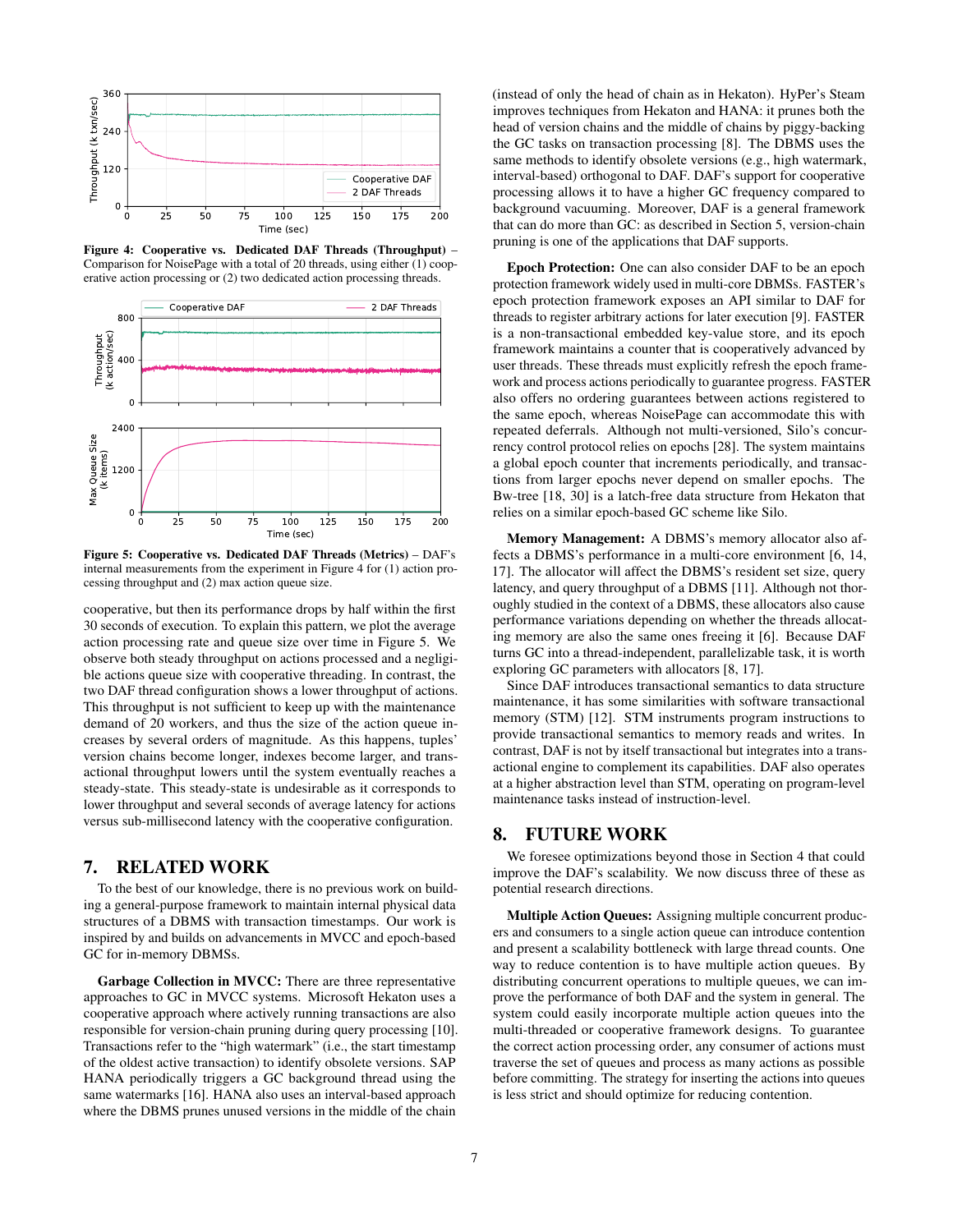Coalescing Deferrals: Another way to reduce contention on the action queue latch is for threads to coalesce their *observed* deferrals into a single action. This extra processing step is likely to be a substantial performance improvement in the common case. But it requires a protection mechanism to ensure that long-running transactions do not inadvertently create a single, long-running action. Such transactions would create a considerable pause in the framework since actions must be executed inside of transactions. The DBMS could minimize this risk by limiting the number of actions that threads are allowed to combine.

Unified Task Queue: In our current implementation, DAF is a stand-alone component with its queue. By combining the queue for normal transactional tasks and the queue of deferred actions, we can have fewer data structures to maintain and synchronize. Workers threads can execute both types of tasks, and we have discussed the correctness of this strategy in [Section 4.3](#page-4-1) on cooperative execution. With one unified task queuing component in the DBMS, the system can leverage the existing load-balancing strategies on execution and maintenance tasks.

Long-Running Transactions: The most onerous shortcoming of our current implementation of DAF is that it assumes user transactions are short-lived. Action processing will halt if the oldest running transaction in the system does not finish. It will result in a similar impact of long-running transactions in [\[21\]](#page-8-3), or the effect of a thread does not refresh its epoch in [\[9\]](#page-7-7). It is possible to use techniques outlined in [\[16\]](#page-7-1) and [\[8\]](#page-7-2) to ensure the rest of the system's progress. However, this invariably leads to additional complexity in the API and implementation of DAF.

Other Maintenance Tasks: There are several other maintenance tasks in a DBMS that could benefit from centralized coordination. For example, lazy materialized view maintenance [\[33\]](#page-8-10) defers materialized view updates until spare cycles are available in the system. While there is less concern with memory safety in such use cases, DAF can simplify these tasks by providing a unified background task scheduling interface. DAF can perceivably associate a scheduling priority with different types of tasks and choose to chain additional deferrals for low-priority tasks when the system is under load.

#### 9. CONCLUSION

We presented the Deferred Action Framework for unifying the life cycle of transactional logical database objects and physical data structures in a DBMS. This framework integrates with existing DBMSs to leverage MVCC semantics for the system's internal maintenance tasks. It introduces extra tuning knobs, such as cooperative or multi-threaded strategy, number of threads, and batch size. How to automatically tunning these parameters is beyond this paper's scope, as there are existing tools to achieve this under the research of self-driving databases [\[22,](#page-8-11) [29,](#page-8-12) [32\]](#page-8-13). Our evaluation of DAF in NoisePage shows similar or better performance for version chain and index clean-up while keeping the corresponding code straightforward and modular. We also presented other maintenance scenarios that DAF could support, such as non-blocking schema changes.

## Acknowledgements

This work was supported (in part) by the National Science Foundation [\(IIS-1846158,](http://www.nsf.gov/awardsearch/showAward?AWD_ID=1846158) [IIS-1718582,](http://www.nsf.gov/awardsearch/showAward?AWD_ID=1718582) [SPX-1822933\)](https://www.nsf.gov/awardsearch/showAward?AWD_ID=1822933), Google Research Grants, and the [Alfred P. Sloan Research Fellowship](https://sloan.org/grant-detail/8638) program. TKBM.

- <span id="page-7-3"></span>[1] NoisePage. <https://noise.page>.
- <span id="page-7-6"></span>[2] M. Abadi, P. Barham, J. Chen, Z. Chen, A. Davis, J. Dean, M. Devin, S. Ghemawat, G. Irving, M. Isard, M. Kudlur, J. Levenberg, R. Monga, S. Moore, D. G. Murray, B. Steiner, P. Tucker, V. Vasudevan, P. Warden, M. Wicke, Y. Yu, and X. Zheng. Tensorflow: A system for large-scale machine learning. In *Proceedings of the 12th USENIX Conference on Operating Systems Design and Implementation*, OSDI'16, page 265–283. USENIX Association, 2016.
- <span id="page-7-13"></span>[3] I. Alagiannis, S. Idreos, and A. Ailamaki. H2o: A hands-free adaptive store. SIGMOD, pages 1103–1114, 2014.
- <span id="page-7-12"></span>[4] J. Arulraj, A. Pavlo, and P. Menon. Bridging the archipelago between row-stores and column-stores for hybrid workloads. SIGMOD, pages 583–598, 2016.
- <span id="page-7-14"></span>[5] M. Athanassoulis, K. S. Bøgh, and S. Idreos. Optimal column layout for hybrid workloads. *Proc. VLDB Endow.*, 12(13):2393–2407, 2019.
- <span id="page-7-11"></span>[6] E. D. Berger, K. S. McKinley, R. D. Blumofe, and P. R. Wilson. Hoard: A scalable memory allocator for multithreaded applications. ASPLOS, pages 117–128, 2000.
- <span id="page-7-4"></span>[7] P. A. Bernstein and N. Goodman. Concurrency control in distributed database systems. *ACM Comput. Surv.*, 13(2):185–221, June 1981.
- <span id="page-7-2"></span>[8] J. Böttcher, V. Leis, T. Neumann, and A. Kemper. Scalable garbage collection for in-memory mvcc systems. *Proc. VLDB Endow.*, 13(2):128–141, Oct. 2019.
- <span id="page-7-7"></span>[9] B. Chandramouli, G. Prasaad, D. Kossmann, J. Levandoski, J. Hunter, and M. Barnett. Faster: A concurrent key-value store with in-place updates. SIGMOD, pages 275–290, 2018.
- <span id="page-7-0"></span>[10] C. Diaconu, C. Freedman, E. Ismert, P.-A. Larson, P. Mittal, R. Stonecipher, N. Verma, and M. Zwilling. Hekaton: Sql server's memory-optimized oltp engine. SIGMOD, pages 1243–1254, 2013.
- <span id="page-7-17"></span>[11] D. Durner, V. Leis, and T. Neumann. On the impact of memory allocation on high-performance query processing. In *DaMoN*, pages 21:1–21:3, 2019.
- <span id="page-7-18"></span>[12] N. Herman, J. P. Inala, Y. Huang, L. Tsai, E. Kohler, B. Liskov, and L. Shrira. Type-aware transactions for faster concurrent code. EuroSys, 2016.
- <span id="page-7-8"></span>[13] K. Kim, T. Wang, R. Johnson, and I. Pandis. Ermia: Fast memory-optimized database system for heterogeneous workloads. SIGMOD, pages 1675–1687, 2016.
- <span id="page-7-15"></span>[14] P.-Å. Larson and M. Krishnan. Memory allocation for long-running server applications. ISMM, pages 176–185, 1998.
- <span id="page-7-9"></span>[15] P.-r. Larson, S. Blanas, C. Diaconu, C. Freedman, J. M. Patel, and M. Zwilling. High-performance concurrency control mechanisms for main-memory databases. *Proc. VLDB Endow.*, 5(4):298–309, 2011.
- <span id="page-7-1"></span>[16] J. Lee, H. Shin, C. G. Park, S. Ko, J. Noh, Y. Chuh, W. Stephan, and W.-S. Han. Hybrid garbage collection for multi-version concurrency control in sap hana. SIGMOD, pages 1307–1318, 2016.
- <span id="page-7-16"></span>[17] D. Leijen, B. Zorn, and L. de Moura. Mimalloc: Free list sharding in action. Technical Report MSR-TR-2019-18, Microsoft, June 2019.
- <span id="page-7-10"></span>[18] J. J. Levandoski, D. B. Lomet, and S. Sengupta. The bw-tree: A b-tree for new hardware platforms. ICDE, pages 302–313, 2013.
- <span id="page-7-5"></span>[19] T. Li, M. Butrovich, A. Ngom, W. S. Lim, W. McKinney, and A. Pavlo. Mainlining databases: Supporting fast transactional

## 10. REFERENCES